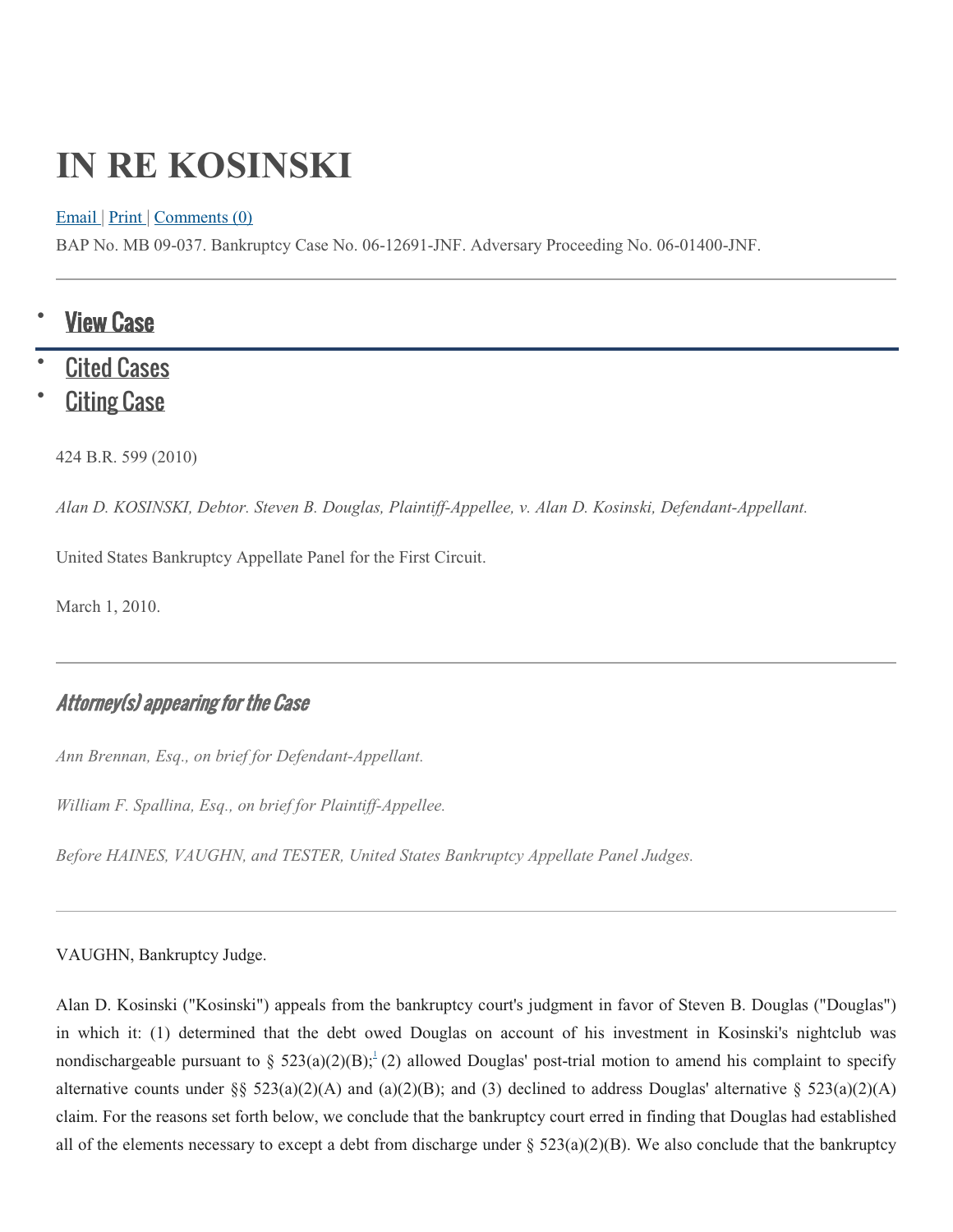court did not err in allowing Douglas' post-trial motion to amend his complaint to specify alternative counts under §§  $523(a)(2)(A)$  and  $(a)(2)(B)$ . Because the bankruptcy court did not assay the merits of the §  $523(a)(2)(A)$  claim, we REMAND so it may do so.

# **BACKGROUND**

# I. The bankruptcy proceedings

Kosinski filed a chapter 7 petition in August, 2006, and received a discharge in April, 2007. In October, 2006, Douglas filed a one-count complaint against Kosinski seeking a determination of nondischargeability under  $\S$  523(a)(2) generally. As grounds, Douglas alleged that Kosinski obtained money from him by making false representations about the financial condition of Boston Waves, LLC ("Boston Waves") and Pavilion Realty Trust (a Massachusetts nominee trust), two entities for which Kosinski served as manager and trustee.

Following a trial, Douglas, as ordered by the bankruptcy court, filed a motion pursuant to Rule 15 seeking to file an amended two-count complaint to except the debt from discharge under either  $\S 523(a)(2)(A)$  or  $\S 523(a)(2)(B)$  (the "Motion to Amend"). Kosinski objected. In an order (the "Order Regarding Dischargeability") and accompanying opinion (the "Opinion"), the bankruptcy court granted the Motion to Amend, determined that Kosinski was personally liable for the debt, and that the debt was nondischargeable pursuant to  $\S$  523(a)(2)(B). The bankruptcy court also held that because Douglas satisfied the required elements for nondischargeability under  $\S 523(a)(2)(B)$ , it did not need to address Douglas'  $\S$  $523(a)(2)(A)$  claim. After an evidentiary hearing on damages, the bankruptcy court entered a judgment

**[424 B.R. 605]**

against Kosinski in the amount of \$181,099 (the "Judgment"). Kosinski appealed.

# II. The bankruptcy court's factual findings<sup>2</sup>

Kosinski is a self-proclaimed millionaire, specializing in real estate investing. In the 1980s and 1990s, Kosinski purchased and sold hundreds of properties, borrowing money from private investors and nominee realty trusts to finance these purchases. In the 1990s, he began conducting real estate investment seminars and courses advocating the use of trust instruments to protect assets from creditors. Kosinski also ran a real estate investors' group.

In 2003, Kosinski, as trustee of Pavilion Realty Trust, entered into an agreement with Harold Nabhan ("Nabhan") to lease a 55,000 square foot building located on pilings on Salisbury Beach in Salisbury, Massachusetts (the "property").<sup>3</sup> Pavilion Realty Trust, in turn, sublet a portion of the building to Boston Waves, a limited liability company which Kosinski formed in the spring of 2003 for the purpose of operating a nightclub/restaurant on the property. Kosinski had no experience operating a nightclub or restaurant, but he believed that the property had great potential as a nightclub. To further his development plans for the property, Kosinski solicited money (totaling at least \$350,000) from numerous private investors to finance substantial improvements to the property and fund Boston Waves' business operations.<sup>4</sup> For the most part, Pavilion Realty Trust borrowed money and then transferred it to Boston Waves. Unfortunately, the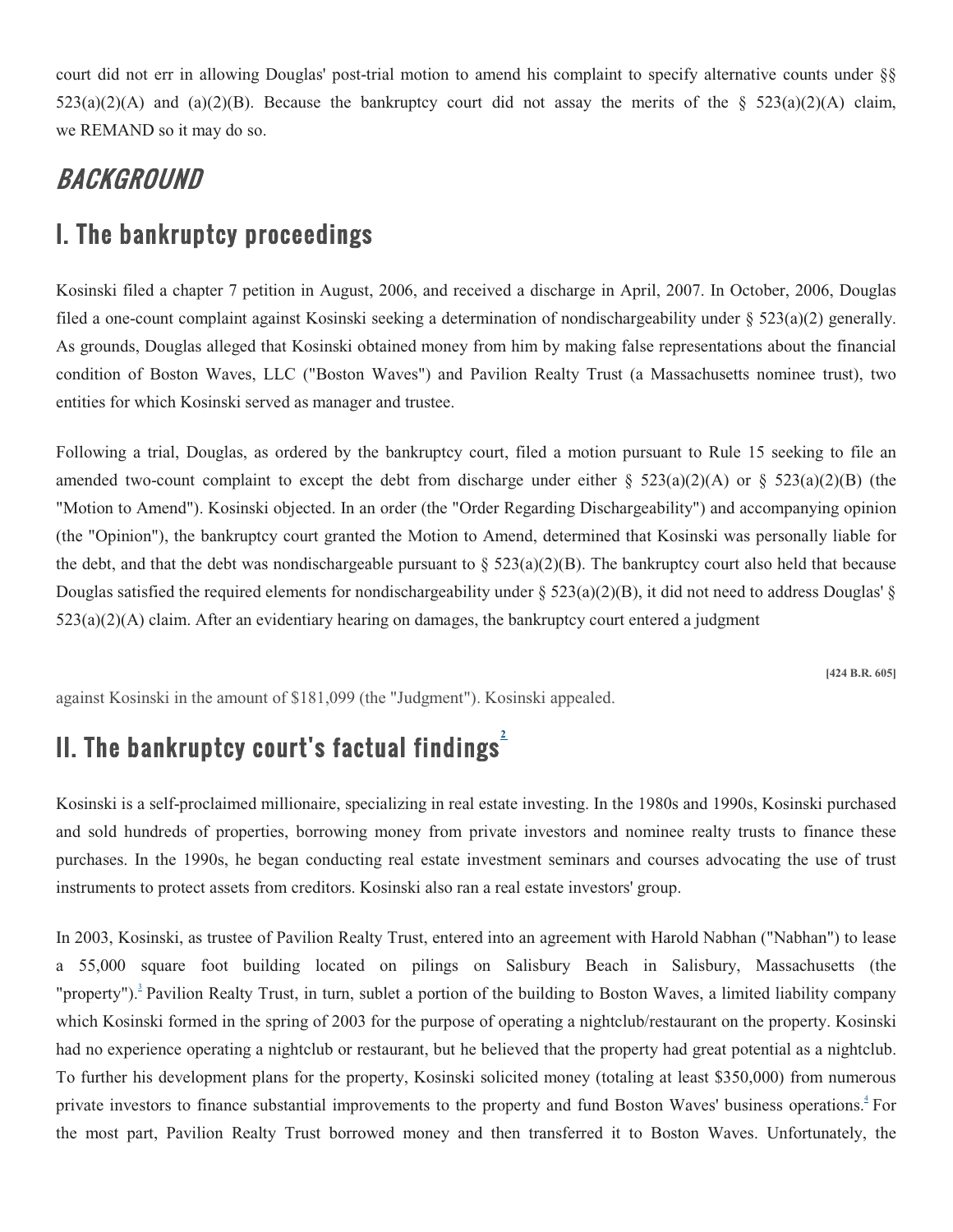nightclub operation struggled from the outset. Kosinski had problems securing a seasonal liquor license for the 2003 season and, as a result, Boston Waves failed to generate much income that year. $\frac{5}{5}$ 

Like many of the other private investors, Douglas met Kosinski at one of his real estate seminars. In early 2004, after reviewing a leaflet detailing Kosinski's business venture in Salisbury, Douglas contacted Kosinski to discuss the Salisbury Beach project. Kosinski informed Douglas of, among other things, his development plans for the Boston Waves nightclub and restaurant, including his rehabilitation of and improvements to the facility, and that he and Christopher Florek had spent close to a million dollars in cash on the project. Following one quick trip to Salisbury to view the property, Douglas met Kosinski at the Boston Waves club on February 12, 2004, and took a tour of the premises. Before Douglas traveled to Salisbury for the tour, Kosinski's assistant sent him, via an e-mail attachment, a document entitled

#### **[424 B.R. 606]**

"Profit/Loss Sheet 4/1/2004 through 3/30/2005" (the "Projection"), which purportedly forecasted the earning capacity of Boston Waves. After identifying the projected gross profit and total operating expenses for the applicable twelve-month period, the Projection showed an operating profit of over a million dollars at the end of twelve months. Significantly, although the Projection had a line entry for "Loans" at the top (not in the section related to expenses), the entries for loan repayment amounts were blank. According to Douglas, Kosinski informed him that he obtained the projected numbers from speaking with Nabhan, who had operated a nightclub at the same location. Kosinski also told Douglas his investment would be secured by hard assets, including such items as the sound system and furniture, which Kosinski valued at \$400,000. Although Douglas did question Kosinski about the numbers utilized in the Projection, he did not ask for any supporting documentation, seek any security for his loan, or otherwise conduct any due diligence.

Douglas testified that based upon the tour, his discussions with Kosinski, and the Projection, he told Kosinski he was willing to invest in the project, and he delivered a bank treasurer's check to Kosinski made payable to the Pavilion Realty Trust in the sum of \$75,000. Kosinski, as trustee of Pavilion Realty Trust and manager of Boston Waves, executed a promissory note in favor of Douglas. Although Douglas received several erratic payments from Kosinski under the promissory note, they stopped after September, 2004.

At trial, Nabhan reviewed the Projection. He described the numbers utilized by Kosinski as "grossly exaggerated." Additionally, he testified that the wholesale purchase price of liquor was "way out of line" with the gross revenue that liquor sales would produce, that tax liabilities were seriously understated, and that the income from the parking lot was seriously overstated. He also testified that he forgave a portion of the rent, that Pavilion Realty Trust was about \$25,000 behind in its rent payments in 2003, and that Pavilion Realty Trust failed to make all its rent payments in 2004. He added that Kosinski "vacated the premises on September 9, 2004, in the morning hours in the dark of night and took with him as much personal property as he could move into [sic] with two trucks," leaving the premises in a disordered state with papers strewn everywhere. Kosinski testified that Boston Waves subsequently filed a voluntary Chapter 7 petition.

## JURISDICTION

Before addressing the merits of an appeal, the Panel must determine that it has jurisdiction, even if the issue is not raised by the litigants. *See Boylan v. George E. Bumpus, Jr. Constr. Co., Inc. (In re George E. Bumpus, Jr. Constr. Co.,*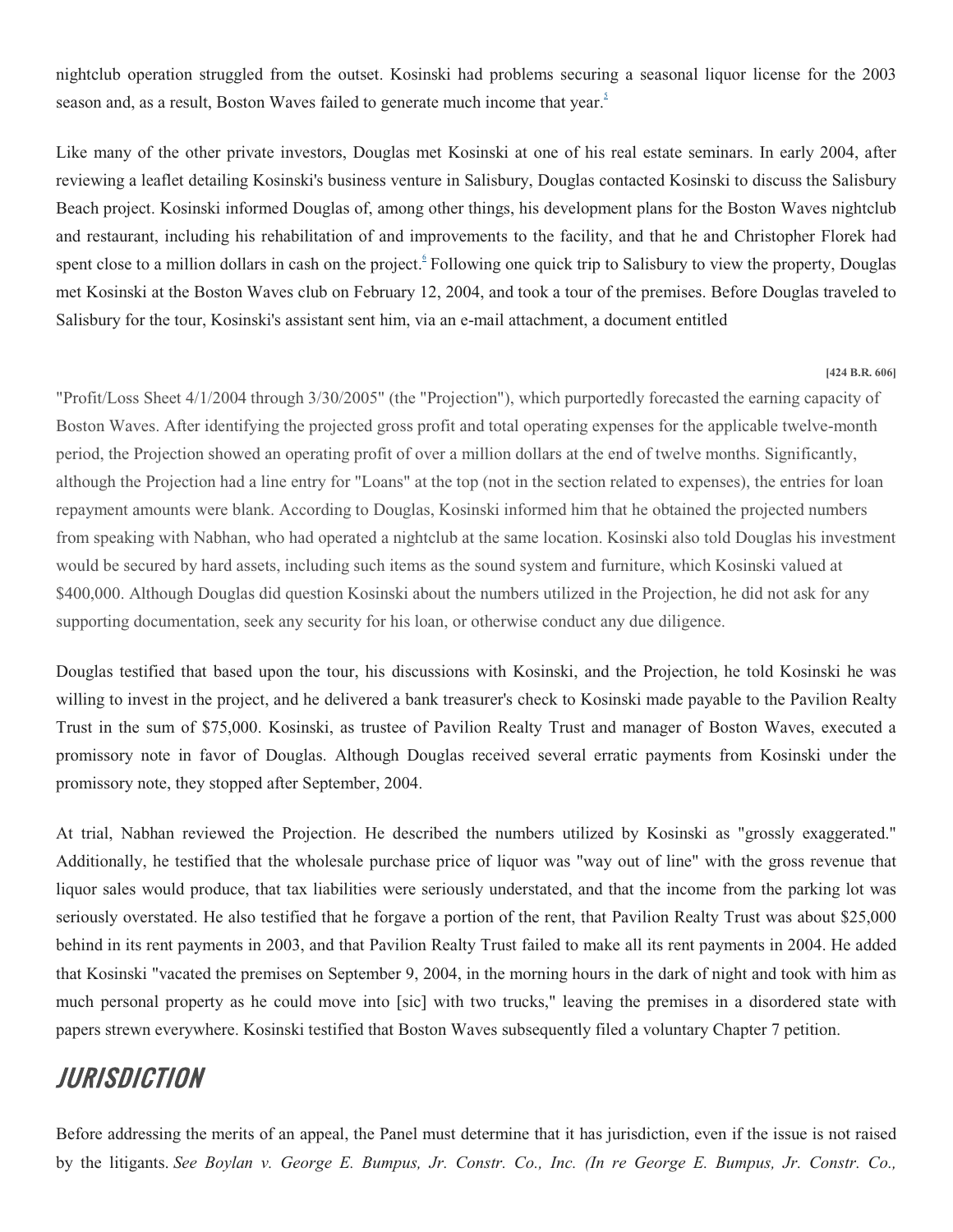*Inc.*), [226 B.R. 724,](https://www.leagle.com/cite/226%20B.R.%20724) 725-26 (1st Cir. BAP 1998). The Panel has jurisdiction to hear appeals from: (1) final judgments, orders and decrees; or (2) with leave of court, from certain interlocutory orders. 28 U.S.C. § 158(a); *Fleet Data Processing Corp. v. Branch (In re Bank of New England Corp.),* [218 B.R. 643,](https://www.leagle.com/cite/218%20B.R.%20643) 645 (1st Cir. BAP 1998). A decision is considered final if it "ends the litigation on the merits and leaves nothing for the court to do but execute the judgment," *id.* at 646 (citations omitted), whereas an interlocutory order "only decides some intervening matter pertaining to the cause, and requires further steps to be taken in order to enable the court to adjudicate the cause on the merits." *Id.* (quoting *In re Am. Colonial Broad. Corp.,* [758 F.2d 794,](https://www.leagle.com/cite/758%20F.2d%20794) 801 (1st Cir. 1985)). Although the Order Regarding Dischargeability was interlocutory when

**[424 B.R. 607]**

entered because it did not determine the damage amount, it became reviewable once the bankruptcy court entered the Judgment. See *Tringali v. Hathaway Mach. Co., Inc.,* [796 F.2d 553,](https://www.leagle.com/cite/796%20F.2d%20553) 559 (1st Cir.1986) (noting that entry of a final, appealable order enables appellant to request review of earlier nonfinal decisions upon which the final decision rests).

# STANDARD OF REVIEW

The Panel generally reviews findings of fact for clear error and conclusions of law *de novo. See TI Fed. Credit Union v. DelBonis,* [72 F.3d 921,](https://www.leagle.com/cite/72%20F.3d%20921) 928 (1st Cir.1995); *Western Auto Supply Co. v. Savage Arms, Inc. (In re Savage Indus., Inc.),* [43](https://www.leagle.com/cite/43%20F.3d%20714)  [F.3d 714,](https://www.leagle.com/cite/43%20F.3d%20714) 719 n. 8 (1st Cir.1994). Determinations regarding elements of an action under § 523(a)(2) are findings of fact reviewed for clear error. See *Lentz v. Spadoni (In re Spadoni),* [316 F.3d 56,](https://www.leagle.com/cite/316%20F.3d%2056) 58 (1st Cir.2003) (applying clearly erroneous standard to findings of justifiable reliance and *de novo* review to the definition of the standard); *Palmacci v. Umpierrez,* [121 F.3d 781,](https://www.leagle.com/cite/121%20F.3d%20781) 785 (1st Cir.1997) (explaining that determination of fraudulent intent is a question of fact); *Century 21 Balfour Real Estate v. Menna (In re Menna),* [16 F.3d 7,](https://www.leagle.com/cite/16%20F.3d%207) 11 (1st Cir.1994) (explaining that determination of reasonable reliance is an issue of fact), *overruled on other grounds by Field v. Mans,* [516 U.S. 59,](https://www.leagle.com/cite/516%20U.S.%2059) 70-71, 116 S.Ct. 437, 133 L.Ed.2d 351 (1995). A finding is clearly erroneous when, although there is evidence to support it, the Panel is left with the definite impression that a mistake has been made. *See Patriot Paper Corp. v. Travelers Ins. Co. (In re Neponset River Paper Co.),* [231 B.R. 829,](https://www.leagle.com/cite/231%20B.R.%20829) 830-31 (1st Cir. BAP 1999). Where findings are based on the credibility of witnesses, even greater deference is accorded to the trial court's findings. *See* Fed. R. Bankr.P. 8013; *Rodriguez-Morales v. Veterans Admin.,* [931 F.2d 980,](https://www.leagle.com/cite/931%20F.2d%20980) 982 (1st Cir.1991).

An appellate court reviews a bankruptcy court's decision to allow an amendment of the pleadings under Bankruptcy Rule 7015(b) and Rule 15(b) for an abuse of discretion. *See Interface Group-Nevada v. TWA (In re TWA),* [145 F.3d 124,](https://www.leagle.com/cite/145%20F.3d%20124) 141 (3d Cir.1998); *Woodcock v. Chemical Bank, NYSHESC (In re Woodcock),* [45 F.3d 363,](https://www.leagle.com/cite/45%20F.3d%20363) 368 (10th Cir.1995); *see also Nickless v. Conley (In re Byers),* [304 B.R. 1,](https://www.leagle.com/cite/304%20B.R.%201) 7 (1st Cir. BAP 2004) ("Ordinarily, an appellate tribunal accords `significant deference' to the trial judge's decisions on Rule 15(b) motions.").

# **DISCUSSION**

# I. Nondischargeability Under § 523(a)(2)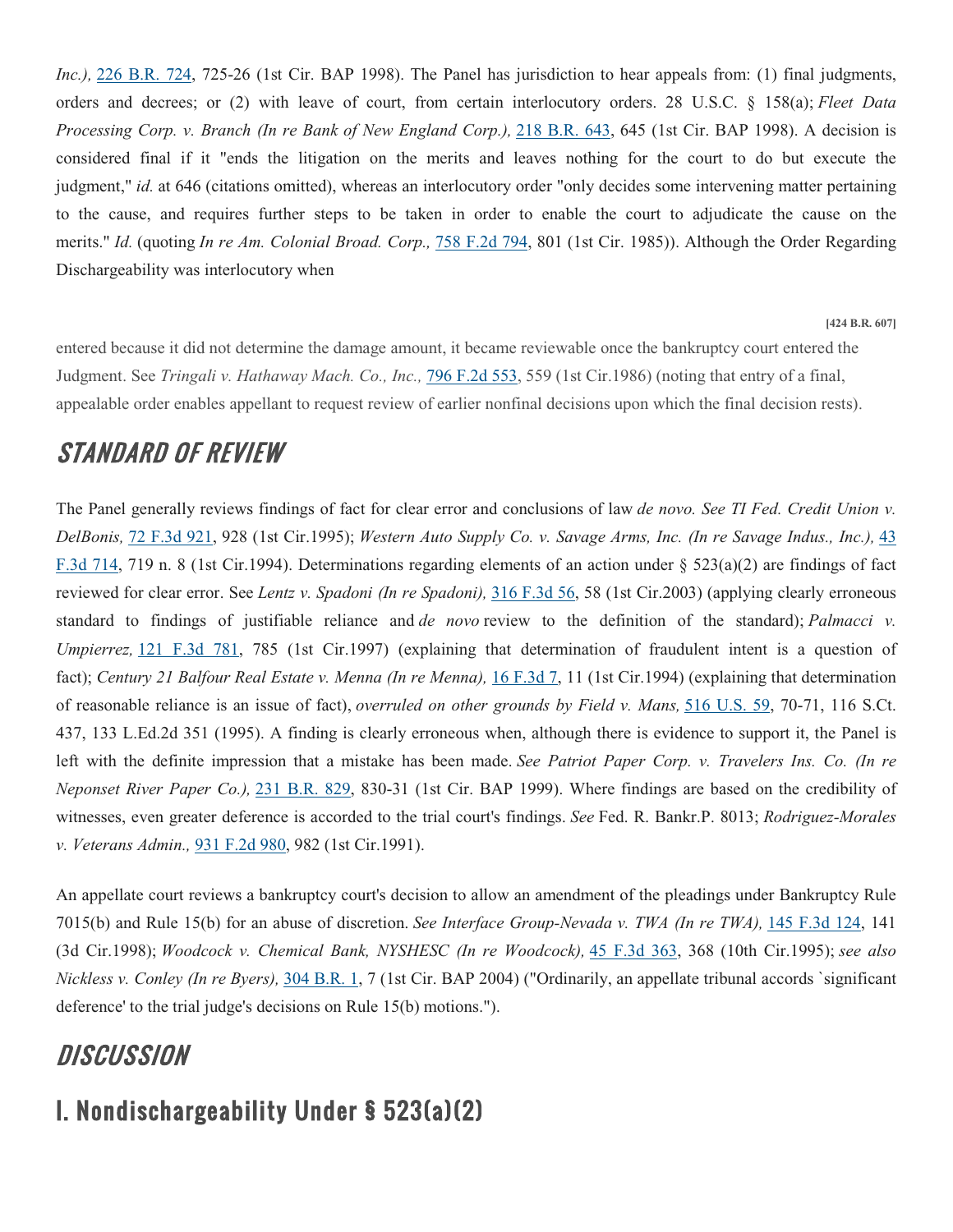In general, after an individual debtor files for chapter 7 bankruptcy, the bankruptcy court discharges all of the debtor's preexisting obligations, absent the applicability of a statutory exception. *See* 11 U.S.C. § 523(a) (identifying nineteen statutory exceptions to discharge). Because exceptions to discharge are narrowly construed in favor of the debtor in an effort to further the "fresh start" policy underlying the Bankruptcy Code, the creditor asserting an exception to discharge must show that its claim "comes squarely within an exception enumerated in Bankruptcy Code § 523(a)." *See In re Menna,* 16 F.3d at 9; *see also McCrory v. Spigel (In re Spigel),* [260 F.3d 27,](https://www.leagle.com/cite/260%20F.3d%2027) 32 (1st Cir. 2001); *Palmacci,* 121 F.3d at 786.

Pursuant to  $\S 523(a)(2)$ , some debts incurred as a result of the debtor's fraudulent actions or statements are excepted from discharge. *See* 11 U.S.C. § 523(a)(2). Specifically, § 523(a)(2)(A) excepts from discharge debts obtained by "false pretenses, a false representation, or actual fraud, other than a statement respecting

#### **[424 B.R. 608]**

the debtor's or an insider's financial condition." 11 U.S.C.  $\S 523(a)(2)(A)$ . Section 523(a)(2)(B), on the other hand, bars the discharge of a debt obligation obtained by a false written statement "respecting the debtor's ... financial condition." See 11 U.S.C. § 523(a)(2)(B).<sup>2</sup>Based on this statutory language, discharge claims based on fraudulent *writtenstatements* concerning a debtor's financial condition must be brought pursuant to  $\S 523(a)(2)(B)$ , not  $\S 523(a)(2)(A)$ . In addition: These two subsections of § 523(a) were enacted to address distinct factual situations.... [T]hey [also] differ with respect to the element of reliance—that is, the extent to which the creditor altered its position because of the debtor's misrepresentations. Whereas subsection  $(2)(A)$  requires the creditor to prove justifiable reliance, subsection  $(2)(B)$ mandates the more demanding showing of reasonable reliance.

*Colombo Bank v. Sharp (In re Sharp),* No. 08-1646, 340 Fed.Appx. 899, 2009 U.S.App. LEXIS 18200 (4th Cir. Aug. 14, 2009) (citing *Field,* 516 U.S. at 66, 116 S.Ct. 437).

In the Opinion and Order Regarding Dischargeability, the bankruptcy court found that Douglas had established each of the elements for nondischargeability under §  $523(a)(2)(B)$ . Furthermore, although it granted the Motion to Amend, it concluded that, because Douglas had established all of the elements of his  $\S 523(a)(2)(B)$  claim, it did not need to address the merits of the  $\S 523(a)(2)(A)$  count. We will discuss each of these rulings below.

### II. Section 523(a)(2)(B)

In order to establish that a debt is nondischargeable under  $\S$  523(a)(2)(B), a creditor must prove five elements: (1) the debtor made a statement in writing; (2) the statement concerned the debtor's or an insider's financial condition; (3) the statement was materially false; (4) the creditor actually and reasonably relied on this false statement; and (5) the debtor made the false statement with the intent to deceive the creditor. *See* 11 U.S.C. § 523(a)(2)(B). If the creditor fails "to establish any one of the elements by a preponderance of the evidence, then the court should reject his claim." *Palmacci,* 121 F.3d at 787. We conclude that the bankruptcy court incorrectly determined that: (1) the Projection was a statement of financial condition for purposes of  $\S 523(a)(2)(B)$ ; and (2) Douglas' reliance on the Projection was reasonable.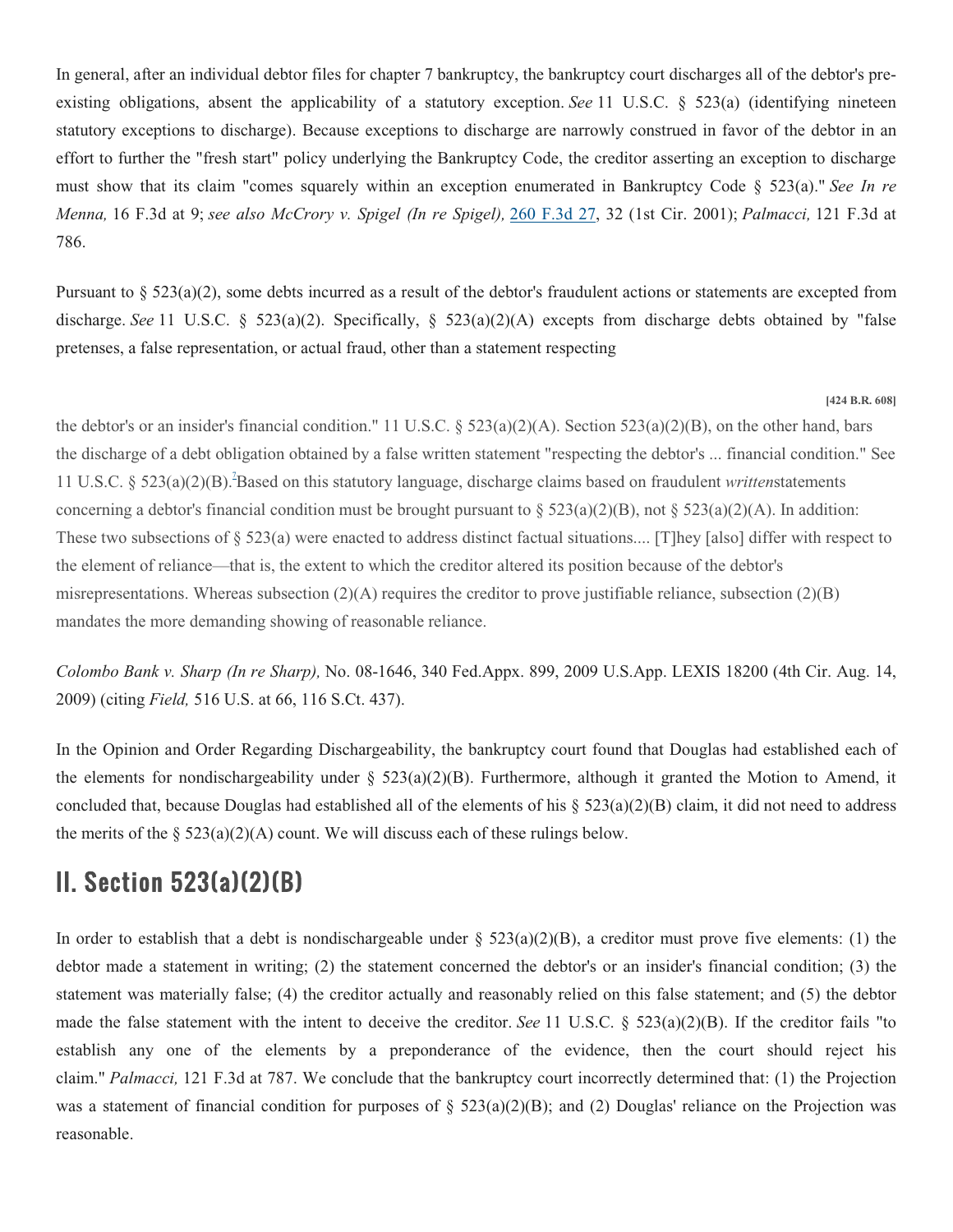# A. Was the Projection a statement of "financial condition"?

To except a debt from discharge under  $\S 523(a)(2)(B)$ , the creditor must prove that the debtor made a written statement "respecting the debtor's or an insider's financial condition." This statutory phrase is not defined in the Bankruptcy Code and courts have disagreed over whether to interpret the phrase broadly to include any statement that has a bearing on the financial position of the debtor or

**[424 B.R. 609]**

an insider,  $\sin \theta$  or narrowly so as to include only statements providing information as to a debtor's net worth, overall financial health, or an equation of assets and liabilitie[s.](https://www.leagle.com/decision/inbco20100303737#fid9)<sup>2</sup> See Schneiderman v. Bogdanovich (In re Bogdanovich), [292 F.3d 104,](https://www.leagle.com/cite/292%20F.3d%20104) 112 (2d Cir[.](https://www.leagle.com/decision/inbco20100303737#fid10)2002) (discussing the different approaches).<sup>10</sup> Nevertheless, all courts agree that in determining whether a statement relates to a debtor's financial condition, the term is not limited to formal financing statements. *See id.* We refrain from adopting a specific approach here because the result would be the same regardless of the approach taken.

The bankruptcy court concluded that the Projection was intended to show that Boston Waves had the capacity to generate income to repay Douglas' investment, and that "although not a statement of net worth, per se, the Projection was a statement of financial condition." The bankruptcy court went on to state that "under either a narrow or broad construction of `financial condition,' Kosinski's written representations in the Projection that Boston Waves would have more than sufficient income to repay Douglas' investment and that it had no outstanding loans to jeopardize its profits were statements of financial condition."

We disagree with the bankruptcy court's conclusion that the Projection constituted a statement of financial condition. Although a statement of financial condition does not need to be a formal

**[424 B.R. 610]**

financing statement, it must, in some way, describe the financial condition of the debtor. *See In re Flaherty,* 335 B.R. at 489 (noting that financial statement need not "be a formal document produced by commercial or banking institutions", but "[n]evertheless, it must describe the financial condition of the debtor"). The normal commercial meaning and usage of "statement" in connection with "financial condition" denote either a representation of an entity's overall net worth or an entity's overall ability to generate income. *See In re Sansoucy,* 136 B.R. at 23; *Jokay Co. v. Mercado (In re Mercado),* [144](https://www.leagle.com/cite/144%20B.R.%20879)  [B.R. 879,](https://www.leagle.com/cite/144%20B.R.%20879) 883 (Bankr.C.D.Cal.1992); *see also In re Joelson,* 427 F.3d at 714 ("False statements [for purposes of § 523(a)] are those that purport to present a picture of the debtor's overall financial health," including "those analogous to balance sheets, income statements, statements of changes in overall financial position, or income and debt statements that present the debtor or insider's net worth, overall financial health, or equation of assets and liabilities.... What is important is not the formality of the statement, but the information contained within it-information as to the debtor's or insider's overall net worth or overall income flow."). This necessarily means that there must be some historical perspective to the figures contained within the statement, and it follows that a statement that provides unsubstantiated projections of future performance does not constitute a statement of financial condition for purposes of  $\S 523(a)(2)$ . Here, the Projection does not provide an overall view of Boston Waves' financial health. It does not provide an accounting of assets and liabilities or otherwise show Boston Waves' net worth. In fact, it does not present any information relating to Boston Waves' existing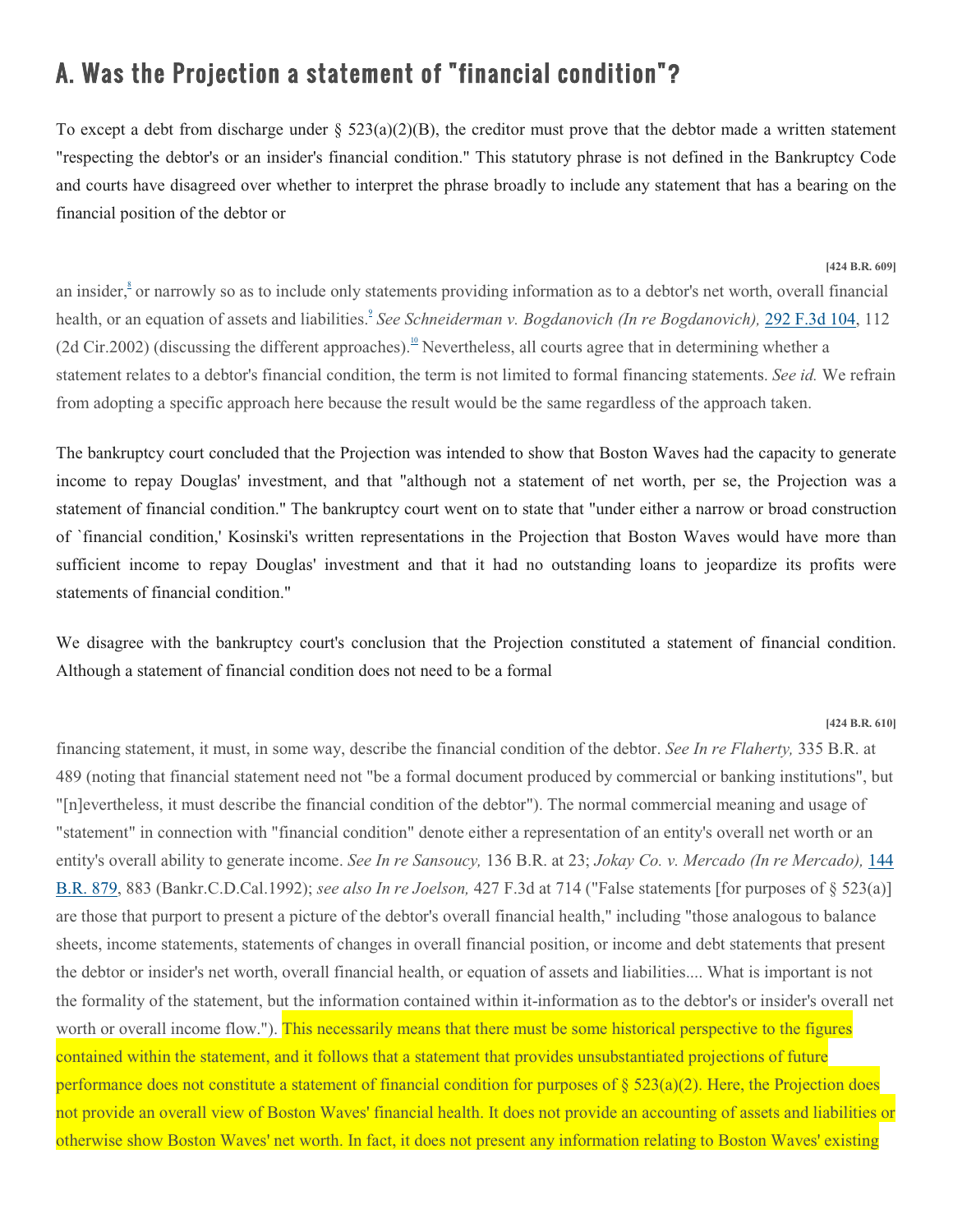or historical financial condition despite the fact that the business operated during at least part of the previous twelvemonth period. Rather, the Projection provides a twelve-month projection of *possible* expenses and sales, mere projections for the future business operations. As such, we conclude that it is not a statement of financial condition for purposes of §  $523(a)(2)(B)$ .

## B. Did Douglas "reasonably rely" on the Projection?

In determining whether a creditor "reasonably relied" on a false written statement, the court must first determine that the creditor actually relied on the false statement, and then, that the reliance was objectively reasonable. *In re Flaherty,* 335 B.R. at 490-91 (citing *Lease Corp. of Amer. v. Harloff (In re Harloff),* [272 B.R. 496,](https://www.leagle.com/cite/272%20B.R.%20496) 500 (Bankr.M.D.Fla.2001)). In reviewing the bankruptcy court's conclusions on this issue, the Panel applies a *de novo* review to the question of whether the bankruptcy court correctly applied the reasonable reliance standard and a clear error standard to the finding that the reliance was reasonable. We conclude that the bankruptcy court erred in finding that Douglas' reliance on the Projection was reasonable for purposes of  $\S$  523(a)(2)(B).

# 1. Actual reliance

The bankruptcy court concluded that the testimony at trial indicated that Douglas relied upon the Projection and that he would not have made the \$75,000 loan to Pavilion Realty Trust had he not received it. A review of the record indicates that there were sound reasons for the bankruptcy court's finding. Douglas presented unrebutted evidence that he reviewed the figures in the Projection and relied upon them when he extended the loan. In addition, Douglas was not required to show that he relied on every item in the Projection. Rather, it was enough to show that Douglas took the

**[424 B.R. 611]**

statement *as a whole* into account and gave it weight. *See Shawmut Bank, N.A. v. Goodrich (In re Goodrich),* [999 F.2d 22,](https://www.leagle.com/cite/999%20F.2d%2022) 25 (1st Cir.1993) ("... [I]t is enough if the misstatement or omission is a `substantial factor' in the decision to make or renew a loan."); *Coughlin v. First Nat'l Bank of Boston (In re Coughlin),* [27 B.R. 632,](https://www.leagle.com/cite/27%20B.R.%20632) 637 (1st Cir. BAP 1983) ("All that is required is that the financial statement was a `contributory cause of the extension of credit.'"). The issue, therefore, is whether Douglas' reliance was reasonable.

# 2. Reasonable reliance

Section  $523(a)(2)(B)$  requires the creditor to prove that it reasonably, as opposed to justifiably, relied on the written statement at issue. To determine reasonable reliance under  $\S$  523(a)(2)(B), we look to the circumstances surrounding the transaction. *In re Menna,* 16 F.3d at 11. The indicia of reasonableness include:

(1) whether the creditor had a close personal relationship or friendship with the debtor; (2) whether there had been previous business dealings with the debtor that gave rise to a relationship of trust; (3) whether the debt was incurred for personal or commercial reasons; (4) whether there were any red flags that would have alerted an ordinarily prudent lender to the possibility that the representations relied upon were not accurate; and (5) whether even minimal investigation would have revealed the inaccuracy of the debtor's representations.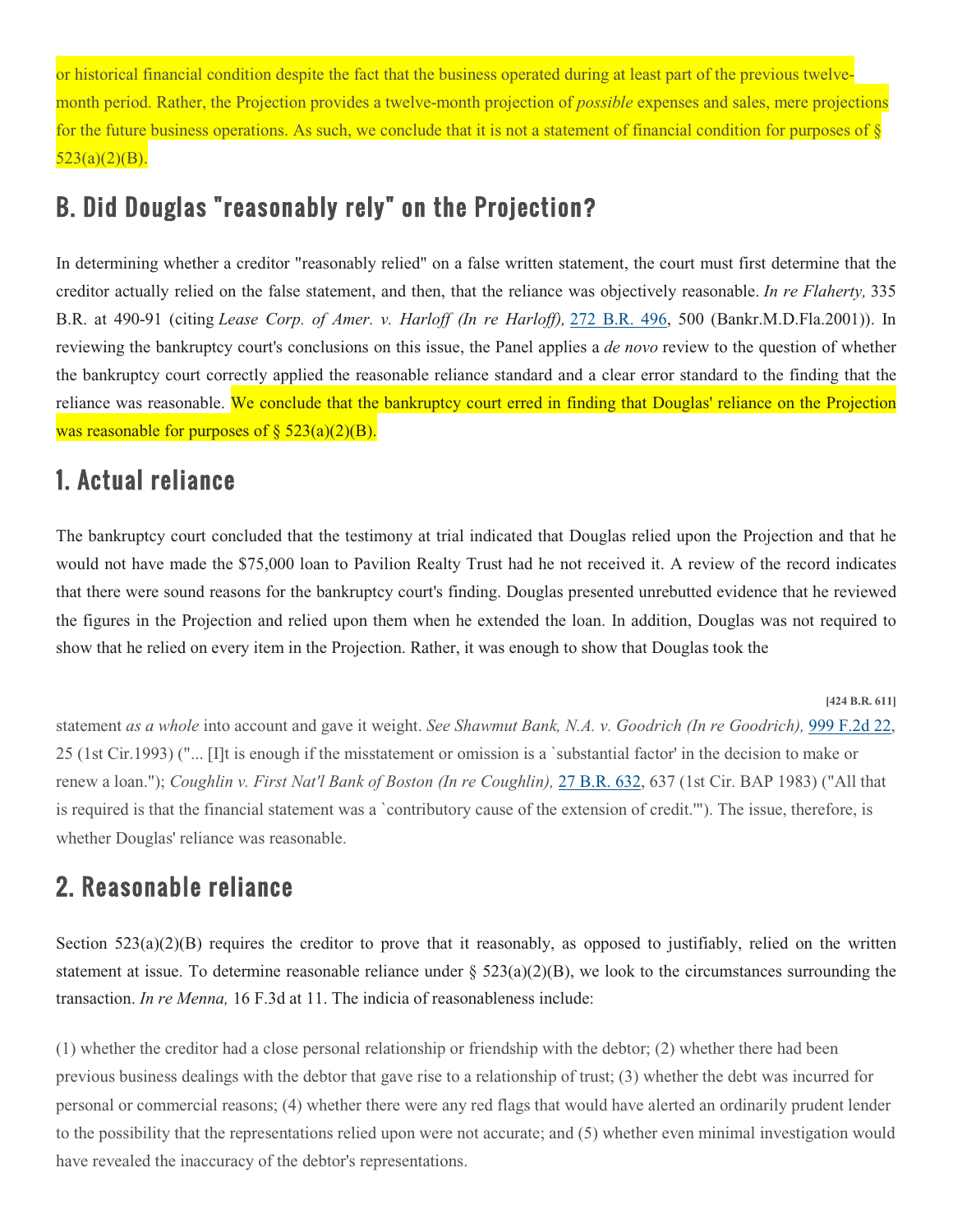*In re Flaherty,* 335 B.R. at 491 (citing *In re Harloff,* 272 B.R. at 500); *see also In re Menna,*16 F.3d at 11 (citing with approval *BancBoston Mort. Corp. v. Ledford (In re Ledford),* [970 F.2d 1556,](https://www.leagle.com/cite/970%20F.2d%201556) 1560 (6th Cir. 1992), which lists same indicia of "reasonableness" as *In re Flaherty*)[.](https://www.leagle.com/decision/inbco20100303737#fid11)<sup>11</sup> This test has been applied by a number of courts with only slight variation. *See, e.g., First Nat'l Bank of Olathe, Kan. v. Pontow,* [111 F.3d 604](https://www.leagle.com/cite/111%20F.3d%20604) (8th Cir.1997) (looking at totality of circumstances court-applied test); *Coston v. Bank of Malvern (In re Coston),*[991 F.2d 257,](https://www.leagle.com/cite/991%20F.2d%20257) 261 (5th Cir.1993) (same); *Guess v[.](https://www.leagle.com/decision/inbco20100303737#fid12) Keim (In re Keim)*, [236 B.R. 400,](https://www.leagle.com/cite/236%20B.R.%20400) 402-403 (8th Cir. BAP 1999) (same).<sup>12</sup>

In this case, the bankruptcy court examined many of these factors and concluded that, under the circumstances of this case, Douglas' reliance on the Projection was reasonable. With respect to the first two elements, the bankruptcy court recognized that Kosinski and Douglas did not have a personal relationship or prior business dealings. It did, however, find that Kosinski held a position of trust and elevated stature for Douglas given his position as the teacher at each of the seminars and investment group meetings and his success in the real estate investment field. The bankruptcy court did not address the third element.

With respect to the fourth element, whether there were red flags that would have alerted an ordinarily prudent investor, the bankruptcy court found that Kosinski's

**[424 B.R. 612]**

reassurances caused Douglas to overlook any red flags. With respect to the fifth element, whether even minimal investigation would have revealed inaccuracies, the bankruptcy court found that although Douglas failed to investigate further, this was due to Kosinski's well-honed predatory skills.

On appeal, Kosinski argues that the bankruptcy court erred with respect to the first two elements because he and Douglas did not have a close personal relationship and only knew each other from various seminars and groups. Also, he and Douglas did not have any prior business dealings and, although Kosinski hosted networking and investment groups, Douglas was well educated and knew that Kosinski had no experience operating a nightclub. Kosinski also argues that the court erred because there were many red flags that Douglas pointed out himself, such as the fact that Boston Waves had no operating history, the nightclub was a seasonal business, and Kosinski had no experience running a nightclub. According to Kosinski, a minimal investigation would have revealed the inaccuracy of the Projection, but Douglas failed to do any due diligence whatsoever.

Clearly, the bankruptcy court gave little weight to whether there existed red flags or whether a minimal amount of investigation would have exposed errors in the Projection. Reported cases, in contrast, rely heavily on these factors. *See, e.g., First Midwest Bank v. Beeler (In re Beeler),* No. 08-4006, 2009 WL 363907, \*10 (Bankr. D.S.D. Feb.10, 2009). Instead, the bankruptcy court excused these factors due to the relationship between the parties (teacher/student), the naivete of the creditor (newly in the field of real estate investing), and facts related to Kosinski's investment schemes (luring students to invest in his projects). In taking this approach, the bankruptcy court appears to have recognized the "reasonable" standard but applied the "justifiable" standard.<sup>[13](https://www.leagle.com/decision/inbco20100303737#fid13)</sup> That is, the bankruptcy court looked at whether Douglas himself was justified in overlooking the red flags (not whether there were red flags objectively), and whether Douglas felt cowed by Kosinski (rather than whether minimal investigation would have revealed errors). *See Field,* 516 U.S. at 71, 116 S.Ct. 437 (stating that the standard to which the person is held when justifiable reliance is the applicable test is simply a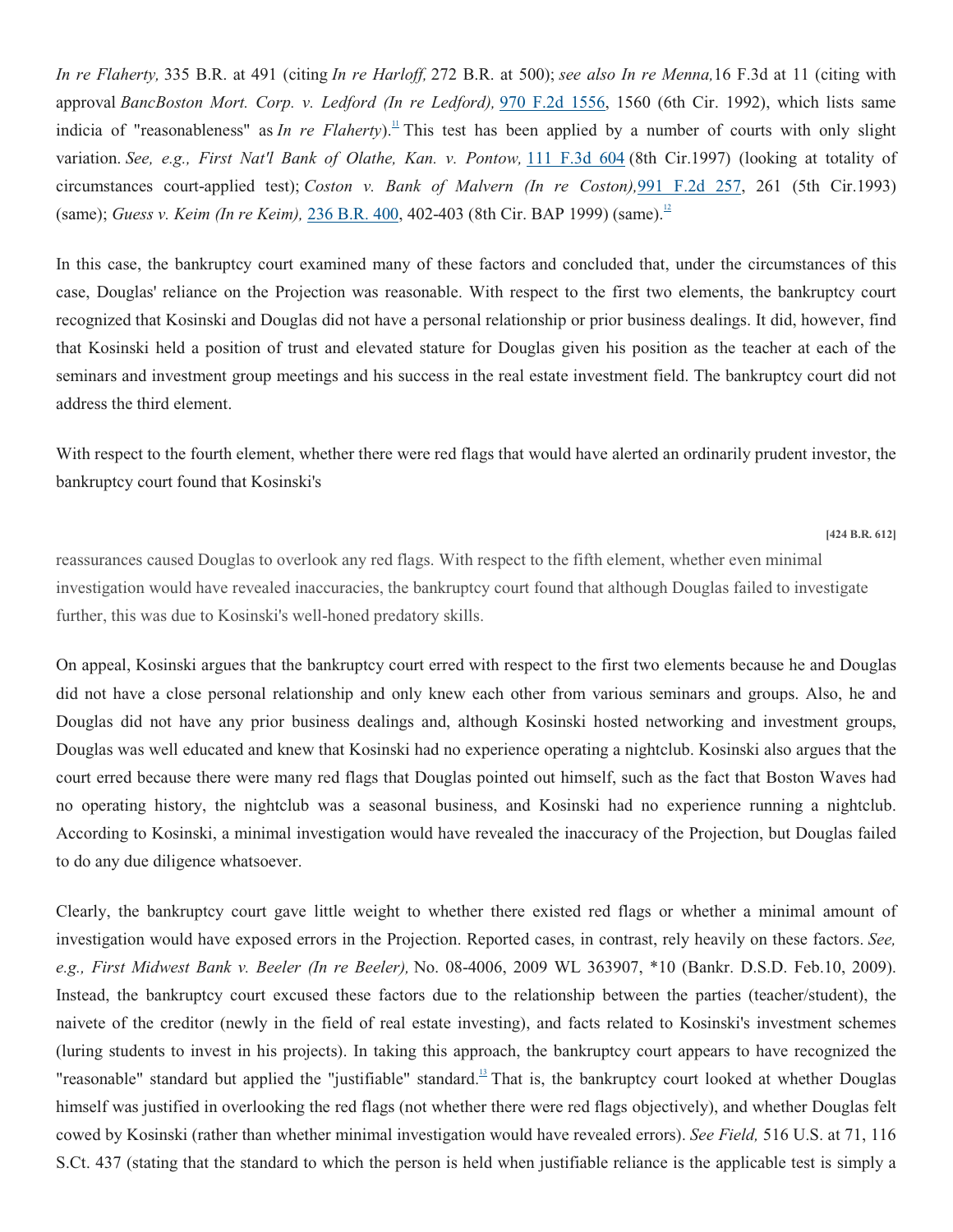subjective one, not an objective one; it is "a matter of the qualities and characteristics of the particular plaintiff, and the circumstances of the particular case, rather than of the application of a community standard of conduct to all cases."). The reasonable reliance assessment required by  $\S 523(a)(2)(B)$  imposes a more demanding standard than that applicable to the issue of justifiable reliance. We conclude that Douglas failed to meet this standard.

From an objective standpoint, there were several red flags that Douglas chose to overlook.<sup>14</sup> One such red flag was the fact that the Projection showed a projected revenue of over a million dollars despite the fact that the enterprise was newly formed, was a seasonal business and had struggled during its first year. In addition, the figures on the Projection were developed from historic figures from a prior nightclub, one that had failed several

#### **[424 B.R. 613]**

years before, rather than on Boston Waves' operating history, and yet Douglas did not question the projected figures. Another red flag was the fact that the Projection had a line entry for loans up at the top (not in the section related to expenses) and the entries were blank even though Kosinski had told Douglas that he and Florek had invested a million dollars into the project. Moreover, Kosinski had no experience in running a nightclub and there is no indication that Douglas had anyone with experience in the entertainment or restaurant industry examine the Projection as to whether the figures regarding the prospective profits were reasonable.<sup>15</sup> As a result, there were clear warning signs that a reasonably prudent investor would not have ignored.

Moreover, it appears that minimal investigation would have revealed the inaccuracies in the Projection. An objectively reasonable person considering whether to invest in a nightclub operation would have asked to see the actual figures from the preceding years, and inquired of Nabhan about the accuracy of the figures both historically and prospectively. A reasonable person would have asked for documentation regarding the figures Kosinski used, and would have asked about the empty loan entries on the Projection. A reasonable person would have inquired about the status of the liquor license where the license had been a problem during the first season of operation and where there was an entry on the Projection that said "Licenses" and reflected a prospective payment of \$4,000 in April, 2004. A minimal investigation into the figures contained in the Projection would have revealed their inaccuracies. Douglas failed to do *any* such investigation and, therefore, was not ordinarily prudent. His reliance on the statements and representations contained in the Projection, without some independent verification, was not reasonable. As a result, the bankruptcy court erred in concluding that the debt was nondischargeable under § 523(a)(2)(B).

### III. Section 523(a)(2)(A)

As noted above, although Douglas did not specify subsections (a)(2)(A) or (a)(2)(B) in his original complaint, he amended his complaint to argue both subsections in the alternative. Before we consider Douglas' § 523(a)(2)(A) claim, we must determine whether the bankruptcy court erred in allowing the Motion to Amend.

### A. Motion to Amend

Bankruptcy Rule 7015(b), applying Rule 15(b) to adversary proceedings, provides: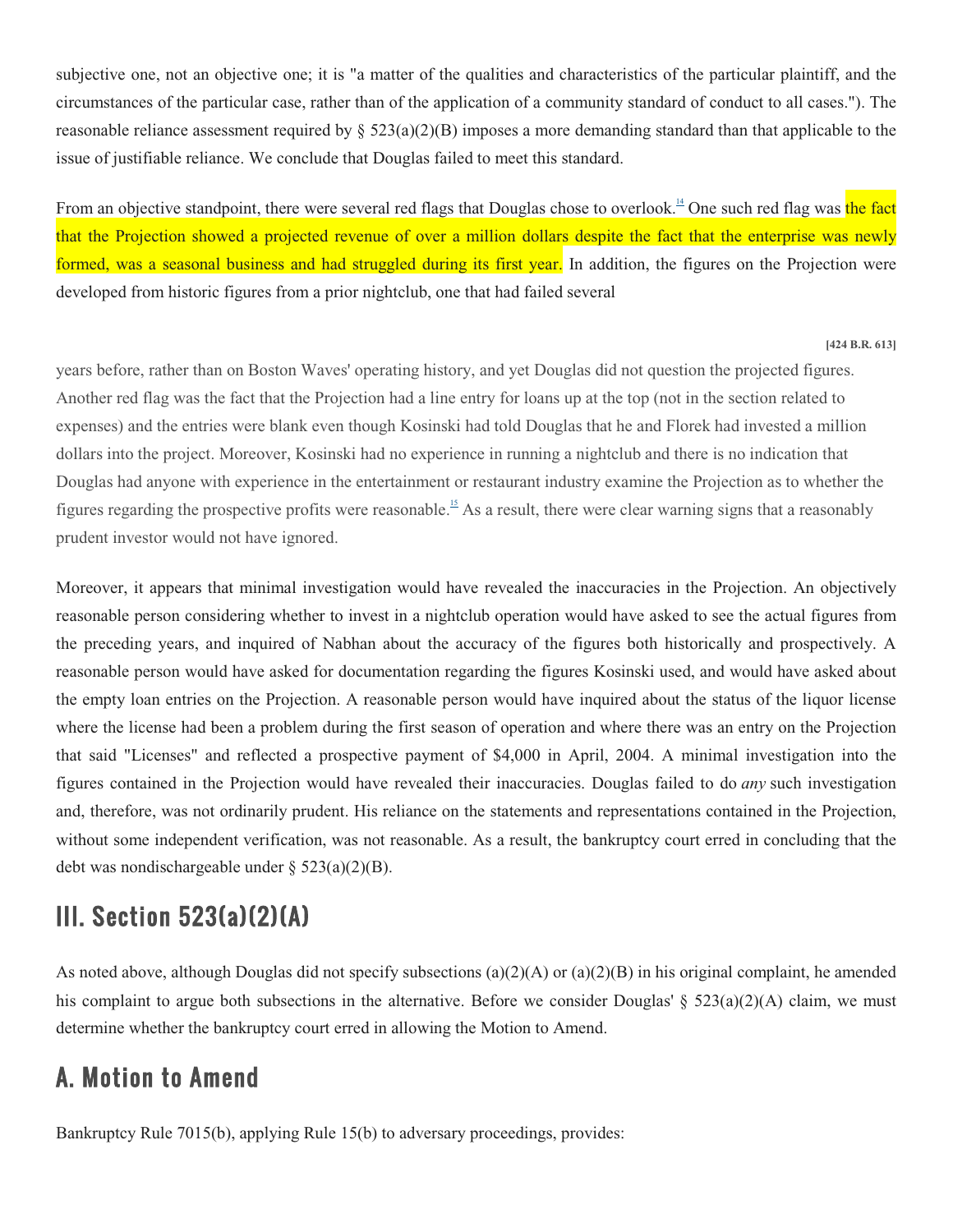Amendments to Conform to the Evidence. When issues not raised by the pleadings are tried by express or implied consent of the parties, they shall be treated in all respects as if they had been raised in the pleadings. Such amendment of the pleadings as may be necessary to cause them to conform to the evidence and to raise these issues may be made upon motion of any party at any time, even after judgment; but failure so to amend does not affect the result of the trial of these issues. If evidence is objected to at the trial on the ground that it is not within the issues made by the pleadings, the court may allow the pleadings to be amended and shall do so freely when the presentation of the merits of the action will be subserved thereby and the objecting party fails to satisfy the court that the admission of such evidence would prejudice the party in maintaining the party's action or defense upon the merits. The court may grant a continuance to enable the objecting party to meet such evidence.

Fed. R. Bankr.P. 7015(b). Under Rule 7015(b), motions to amend a complaint to conform to the evidence admitted at trial are liberally allowed. *Noonan v. Rauh (In re Rauh),* [119 F.3d 46,](https://www.leagle.com/cite/119%20F.3d%2046) 52 (1st Cir.1997). Generally, such motions are granted "so long as the opposing party has not been prejudiced in presenting his case." *Brandon v. Holt,* [469 U.S. 464,](https://www.leagle.com/cite/469%20U.S.%20464) 471 n. 19, 105 S.Ct. 873, 83 L.Ed.2d 878 (1985); *see also* In *re Rauh,* 119 F.3d at 52. Prejudice in this context refers to whether the opposing party had fair notice that the claims at issue were being pursued, and an opportunity to defend against them, or whether the opposing party consented, expressly or by implication, to trial of those issues. *In re Byers,* 304 B.R. at 7.

Bankruptcy Rule 7015(b) and Rule 15(b) apply under two distinct circumstances: "when an issue not contained in the pleadings is tried by consent (express or implied) of the parties, or when a party objects to evidence as outside the pleadings and the court exercises its discretionary right to allow amendment." *Invest Almaz v. Temple-Inland Forest Products Corp.,* [243 F.3d 57,](https://www.leagle.com/cite/243%20F.3d%2057) 71 n. 19 (1st Cir.2001). This case presents a question of trial by consent. As the First Circuit has explained:

Consent to trial on a particular claim can be either express or implied.... Consent to the trial of an issue may be implied if, during the trial, a party acquiesces in the introduction of evidence which is relevant only to that issue. DCPB, Inc. v. City of Lebanon, 957 F.2d 913, 917 (1st Cir.1992). But the introduction of evidence directly relevant to a pleaded issue cannot be the basis for a founded claim that the opposing party should have realized that a new issue was infiltrating the case. Id.; see Galindo v. Stoody Co., 793 F.2d 1502, 1513 (9th Cir.1986) (It is not enough that an issue may be `inferentially suggested by incidental evidence in the record;' the record must indicate that the parties understood that the evidence was aimed at an unpleaded issue.).

*Kenda Corp. v. Pot O'Gold Money Leagues, Inc.,* [329 F.3d 216,](https://www.leagle.com/cite/329%20F.3d%20216) 232 (1st Cir. 2003). A Rule 15(b) motion may be denied for a number of reasons, most notably "undue delay" in making the motion and "undue prejudice" to the opposing party. *Invest Almaz,* 243 F.3d at 71.

On appeal, Kosinski does not argue that he was prejudiced by the bankruptcy court's allowance of the amendment, but rather that, because Douglas did not specifically set forth a  $\S$  523(a)(2)(A) count before the bar date, any amendment would be improper. Douglas' original complaint was ambiguous in that it mentioned  $\S 523(a)(2)$  but did not specify either subsection (A) or (B). As such, Kosinski was on notice that Douglas could be pursuing a claim against him under either subsection. In addition, the complaint itself set forth a possible cause of action under  $\S 523(a)(2)(A)$ , stating allegations that Kosinski's intentional misrepresentations constituted "actual fraud," a term that is found in subsection (a)(2)(A) but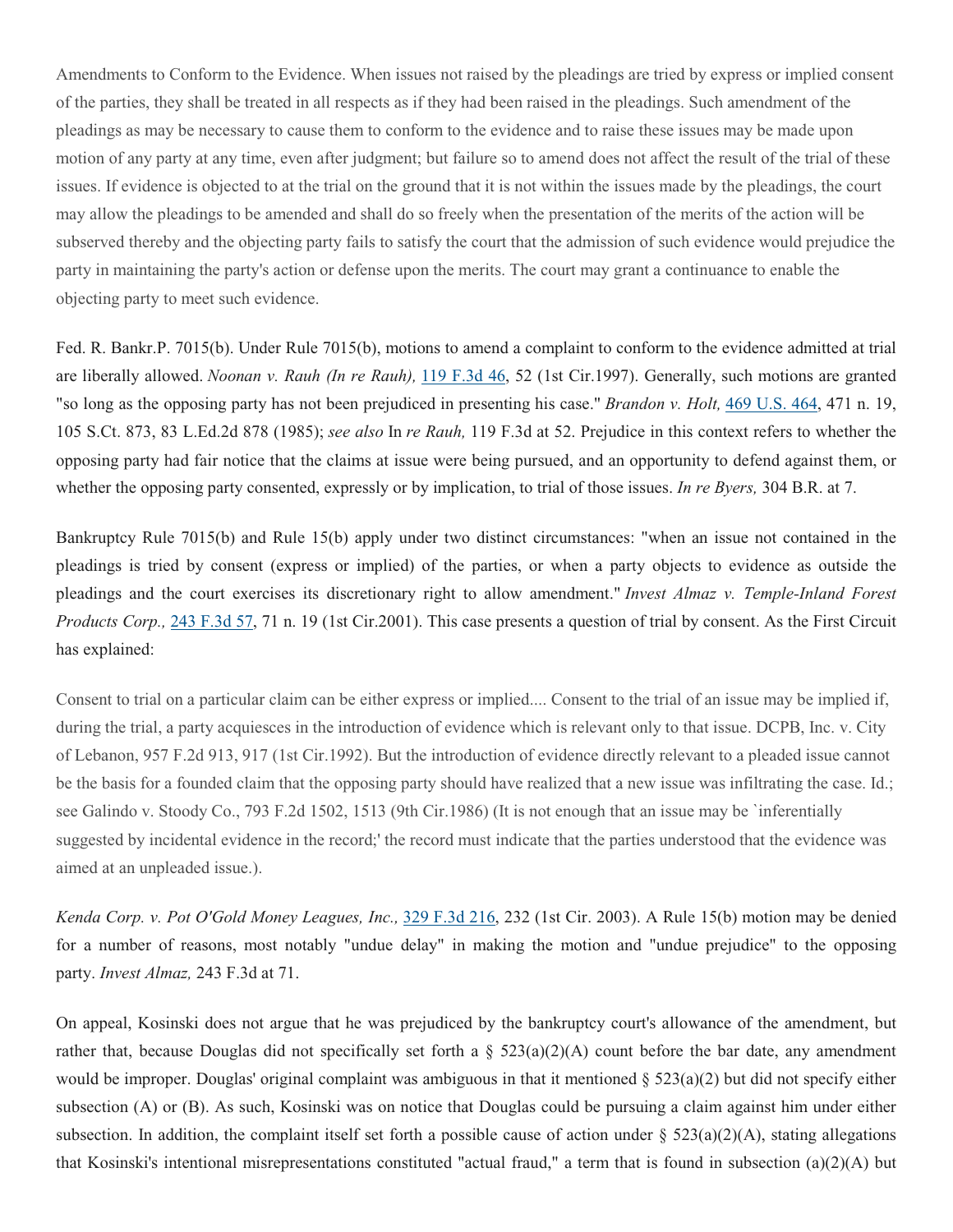not (a)(2)(B). Moreover, the record demonstrates that Kosinski did not object at trial to the presentation of evidence regarding his oral statements and/or misrepresentations to Douglas. Given this record, Kosinski implicitly consented to evidence supporting a  $\S$  523(a)(2)(A) claim. This is not a case where Kosinski was confronted with a claim entirely different from the claims

**[424 B.R. 615]**

raised in the original pleadings and was deprived of a fair opportunity to challenge the evidence presented. Thus, there is nothing in the record to suggest that the bankruptcy court's allowance of the Motion to Amend was an abuse of discretion.

# B. The bankruptcy court's conclusions under § 523(a)(2)(A)

Section 523(a)(2)(A) excepts from discharge "any debt ... for money, property, services, or an extension, renewal, or refinancing of credit, to the extent obtained by ... false pretenses, a false representation, or actual fraud...." 11 U.S.C. §  $523(a)(2)(A)$ . To establish that a debt is nondischargeable under this section, a creditor must show that: (1) the debtor made a knowingly false representation or one made in reckless disregard of the truth; (2) the debtor intended to deceive; (3) the debtor intended to induce the creditor to rely upon the false statement; (4) the creditor actually relied upon the misrepresentation; (5) the creditor's reliance was justifiable; and (6) the reliance upon the false statement caused damage. *In re Spigel,* 260 F.3d at 32 (citing *Palmacci,* 121 F.3d at 786). Thus, to invoke § 523(a)(2)(A), the creditor must also show that he "actually and justifiably relied" on the false statement or statements. *Palmacci,* 121 F.3d at 786.

The bankruptcy court held that because Douglas had established all of the elements of his nondischargeability claim under §  $523(a)(2)(B)$ , it did not need to address the §  $523(a)(2)(A)$  count. As a result, the bankruptcy court made no factual findings or legal conclusions regarding whether the debt could be excepted from discharge under subsection (a)(2)(A). Because the bankruptcy court did not assay the merits of the  $\S 523(a)(2)(A)$  count, we remand to the bankruptcy court for proceedings consistent with this opinion.

# IV. Liability

Kosinski argues that the bankruptcy court erred in finding that Kosinski was personally liable for the obligations of the Pavilion Realty Trust and Boston Waves because as the *trustee* of a Massachusetts nominee trust, he could not be held personally liable for any of the trust's contractual obligations. We conclude that the bankruptcy court correctly ruled that, under Massachusetts law applicable to nominee trusts and piercing the corporate veil, Kosinski cannot escape personal liability for a nondischargeable debt based on his status as trustee and/or beneficiary of the Pavilion Realty Trust. As the Opinion adequately elucidates the controlling facts and relevant legal authority on this issue, we adopt the Opinion on this issue as no useful purpose would be served by reasserting the analysis here.

# CONCLUSION

Based on the foregoing, we conclude that the bankruptcy court erred in concluding that the debt owed to Douglas was nondischargeable under § 523(a)(2)(B), and we REVERSEthat holding. We AFFIRM the bankruptcy court's allowance of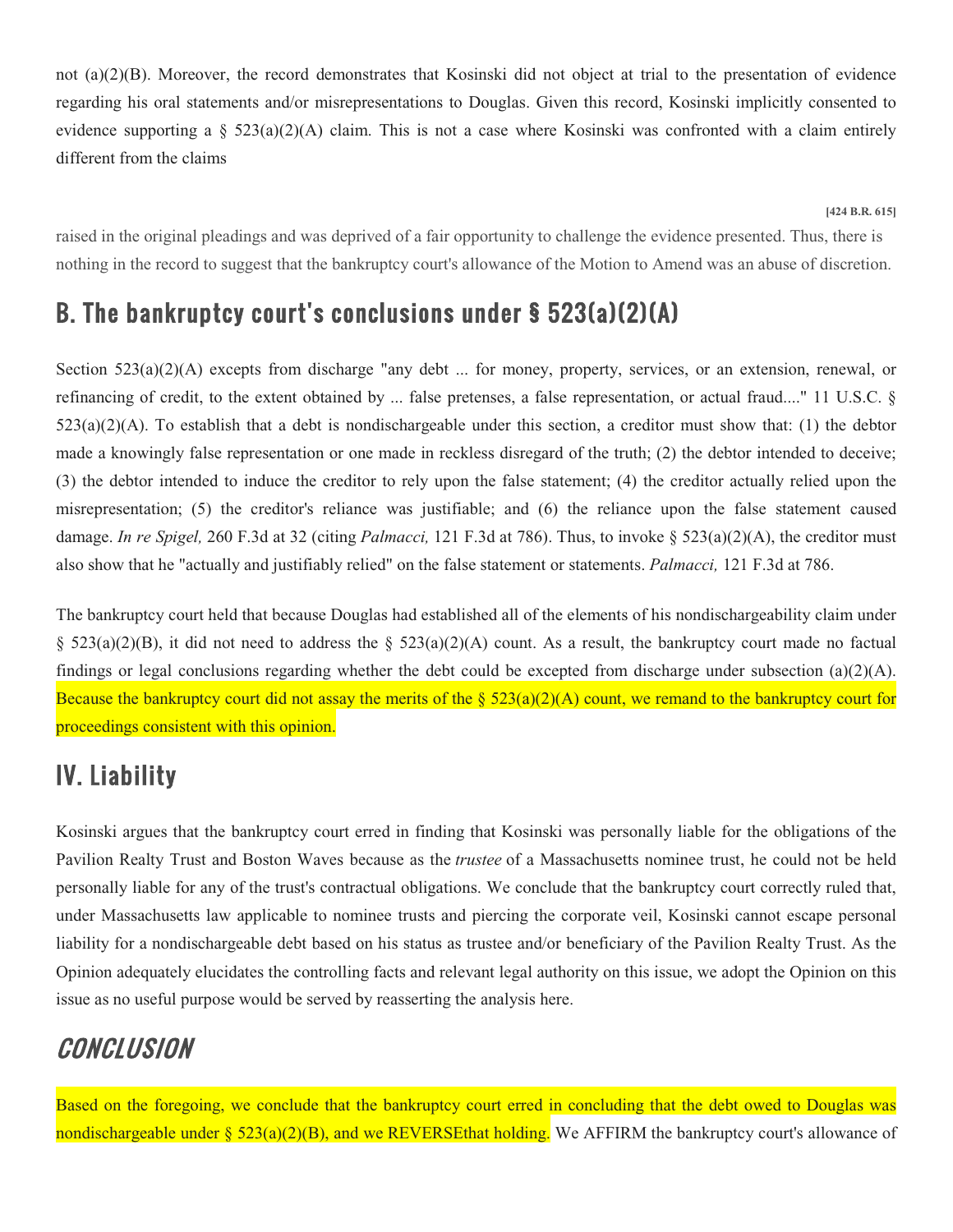Douglas' Motion to Amend. However, we REMAND the bankruptcy court's holding regarding the  $\S$  523(a)(2)(A) count for findings and conclusions on the merits.

# FootNotes

1. Unless expressly stated otherwise, all references to "Bankruptcy Code" or to specific statutory sections are to the Bankruptcy Reform Act of 1978, as amended by the Bankruptcy Abuse Prevention and Consumer Protection Act of 2005 ("BAPCPA"), Pub.L. No. 109-8, 119 Stat. 23, 11 U.S.C. §§ 101, *et seq.* All references to "Bankruptcy Rule" are to the Federal Rules of Bankruptcy Procedure, and all references to "Rule" are to the Federal Rules of Civil Procedure. 2. The parties do not dispute the bankruptcy court's factual findings and, therefore, we borrow much of the background directly from the Opinion.

3. Nabhan operated a nightclub at the property for a number of years until it closed in 2001 due to a decline in business. 4. For example, throughout the spring of 2003, Kosinski, in his capacity as manager of Boston Waves and as trustee of Pavilion Realty Trust, executed numerous short-term, unsecured promissory notes in favor of these private investors. Several of these private investors, who testified at trial, were never repaid in full. All but one received no payments at all. 5. Boston Waves' receipt ledgers showed that it generated less than \$13,000 in revenue from its restaurant and approximately \$10,000 from its "A-Bar 1" for the period between July and December, 2003.

6. Christopher Florek was Kosinski's partner in a brokerage franchise known as Exit Realty. He testified that he made no personal loans to Pavilion Realty Trust or Boston Waves, although he caused Exit Realty to write checks to Pavilion Realty Trust.

7. Section 523(a)(2)(B) provides as follows:

(a) discharge under section 727 ... of this title does not discharge an individual debtor from any debt—

(2) for money, property, services, or an extension, renewal, or refinancing of credit, to the extent obtained by—(B) use of a statement in writing—(i) that is materially false;(ii) respecting the debtor's or an insider's financial condition;(iii) on which the creditor to whom the debtor is liable for such money, property, services, or credit reasonably relied; and(iv) that the debtor caused to be made or published with intent to deceive.

#### 11 U.S.C. § 523(a)(2)(B).

8. *See, e.g., Engler v. Van Steinburg (In re Van Steinburg),* [744 F.2d 1060](https://www.leagle.com/cite/744%20F.2d%201060) (4th Cir.1984) ("A debtor's assertion that he owns property free and clear of other liens is a statement respecting his financial condition."); *see also Tompkins & McMaster v. Whitenack (In re Whitenack),* [235 B.R. 819,](https://www.leagle.com/cite/235%20B.R.%20819) 825-26 (Bankr.D.S.C. 1998); *Beneficial Nat'l Bank v. Priestley (In re Priestley),* [201 B.R. 875,](https://www.leagle.com/cite/201%20B.R.%20875) 882 (Bankr.D.Del. 1996); *Hudson Valley Water Res., Inc. v. Boice (In re Boice),* [149 B.R.](https://www.leagle.com/cite/149%20B.R.%2040)  [40](https://www.leagle.com/cite/149%20B.R.%2040) (Bankr.S.D.N.Y. 1992).

9. *See, e.g., Cadwell v. Joelson (In re Joelson),* [427 F.3d 700,](https://www.leagle.com/cite/427%20F.3d%20700) 714 (10th Cir.2005) (engaging in detailed analysis); *Land Inv. Club, Inc. v. Lauer (In re Lauer),* [371 F.3d 406,](https://www.leagle.com/cite/371%20F.3d%20406) 413-14 (8th Cir.2004); see also *Prim Capital Corp. v. May (In re May),* 368 B.R. 85, 2007 WL 2052185, \*6, 2007 Bankr.LEXIS 2335, \*16 (6th Cir. BAP 2007); *Skull Valley Bank of Goshute Indians v. Chivers (In re Chivers),* [275 B.R. 606,](https://www.leagle.com/cite/275%20B.R.%20606) 615 (Bankr.D.Utah 2002); *Weiss v. Alicea (In re Alicea),* [230](https://www.leagle.com/cite/230%20B.R.%20492)